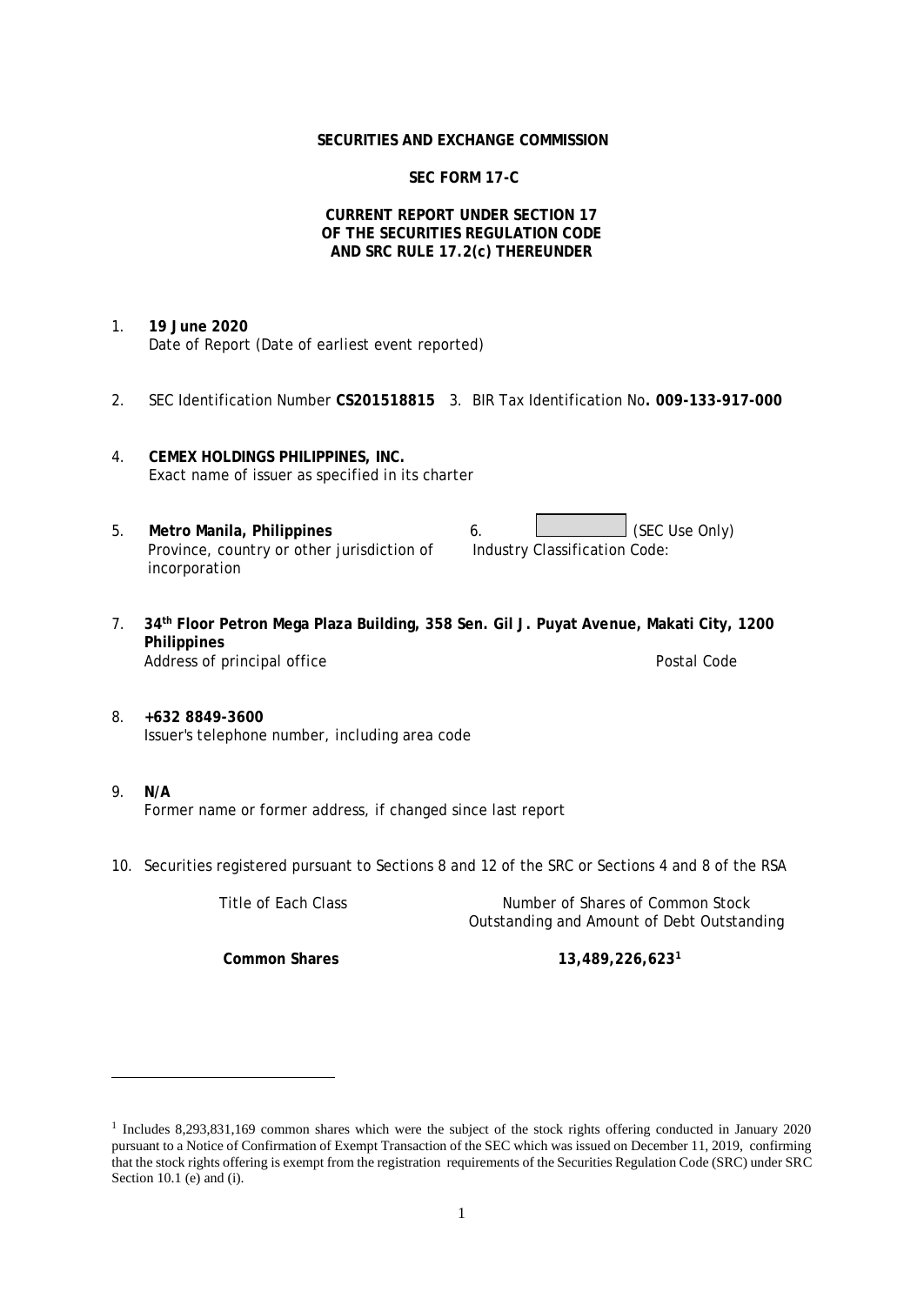11. Indicate the item numbers reported herein: **Item 9 - Other Events**

**CEMEX HOLDING PHILIPPINES, INC. ("CHP") reports on the use of proceeds realized from the Stock Rights Offering (SRO) of 8,293,831,169 common shares of CHP. Based on the Offer**  Price of **P1.54** per share, the total proceeds from the SRO amounted to **P12,772,500,000.26.** 

**The following costs and expenses below were disbursed today from the SRO proceeds:**

| USE OF PROCFFDS/PURPOSE                    | AMOUNT (in Pesos) |
|--------------------------------------------|-------------------|
| Fees of legal counsel and related expenses | 291.499.38        |

### **SIGNATURES**

Pursuant to the requirements of the Securities Regulation Code, the issuer has duly caused this report to be signed on its behalf by the undersigned hereunto duly authorized.

**CEMEX HOLDINGS PHILIPPINES, INC. 19 June 2020 Issuer Date** 

*aumetic Nir de seu -*<br>Jannette Virata Sevilla  **Compliance Officer**